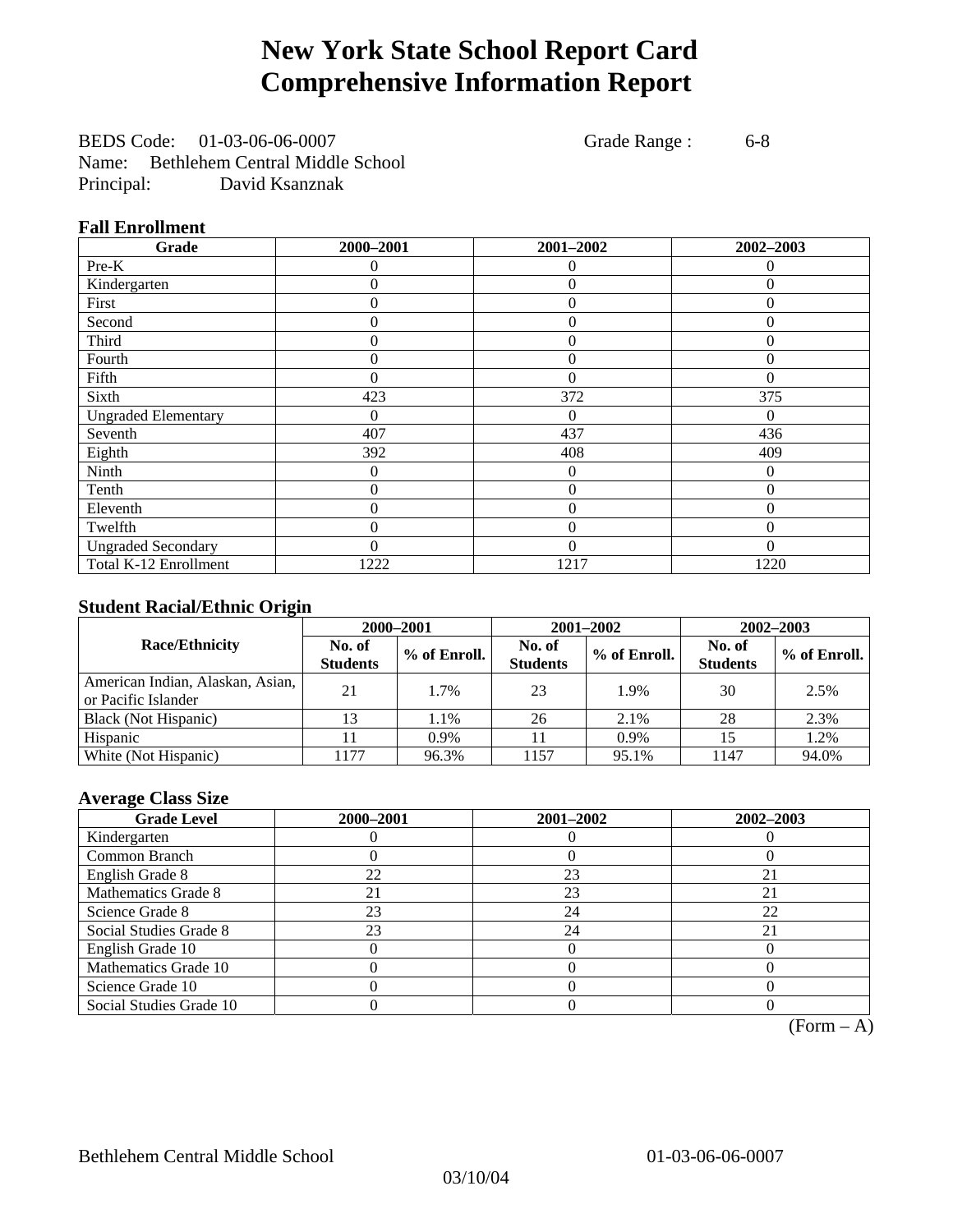#### **District Need to Resource Capacity Category**

| <b>N/RC Category</b> | <b>Description</b>                                                                             |
|----------------------|------------------------------------------------------------------------------------------------|
|                      | This is a school district with low student needs in relation to district<br>resource capacity. |

### **Similar School Group and Description**

| All schools in this group are middle level schools in school districts<br>with low student needs in relation to district resource capacity. The<br>34<br>schools in this group are in the lower range of student needs for | <b>Similar School Group</b> | <b>Description</b>                       |
|----------------------------------------------------------------------------------------------------------------------------------------------------------------------------------------------------------------------------|-----------------------------|------------------------------------------|
|                                                                                                                                                                                                                            |                             | middle level schools in these districts. |

All schools within the same N/RC category are divided into three similar school groups defined by the percentage of students in the school who are eligible for the free-lunch program and/or who are limited English proficient (also known as English language learners).

#### **Student Demographics Used To Determine Similar Schools Group**

| . .                               | 2000-2001 |         | $2001 - 2002$ |         | $2002 - 2003$ |         |
|-----------------------------------|-----------|---------|---------------|---------|---------------|---------|
|                                   | Count     | Percent | Count         | Percent | Count         | Percent |
| <b>Limited English Proficient</b> |           | $0.5\%$ |               | 0.4%    |               | 0.4%    |
| <b>Eligible for Free Lunch</b>    | 22        | .8%     | 21            | $1.7\%$ | າາ            | . 8%    |

#### **Attendance and Suspension**

|                               | 1999–2000       |         | 2000-2001       |         | $2001 - 2002$   |         |
|-------------------------------|-----------------|---------|-----------------|---------|-----------------|---------|
|                               | No. of          | $%$ of  | No. of          | $%$ of  | No. of          | $%$ of  |
|                               | <b>Students</b> | Enroll. | <b>Students</b> | Enroll. | <b>Students</b> | Enroll. |
| <b>Annual Attendance Rate</b> |                 | 96.4%   |                 | 96.2%   |                 | 96.0%   |
| <b>Student Suspensions</b>    | 10              | 0.9%    |                 | . 4%    | ن ک             | 2.1%    |

### **Student Socioeconomic and Stability Indicators (Percent of Enrollment)**

|                          | 2000-2001 | 2001–2002 | 2002-2003 |
|--------------------------|-----------|-----------|-----------|
| <b>Reduced Lunch</b>     | 5%        | .3%       | . .5%     |
| <b>Public Assistance</b> | $-10%$    | 1-10%     | $-10%$    |
| <b>Student Stability</b> | 96%       | 96%       | 100%      |

#### **Staff Counts**

| Staff                                   | 2002-2003 |
|-----------------------------------------|-----------|
| <b>Total Teachers</b>                   | 95        |
| <b>Total Other Professional Staff</b>   | 13        |
| <b>Total Paraprofessionals</b>          | NΑ        |
| Teaching Out of Certification*          |           |
| <b>Teachers with Temporary Licenses</b> |           |

\*Teaching out of certification more than on an incidental basis. Teachers with temporary licenses are also counted as teaching out of certification.

 $(Form - B)$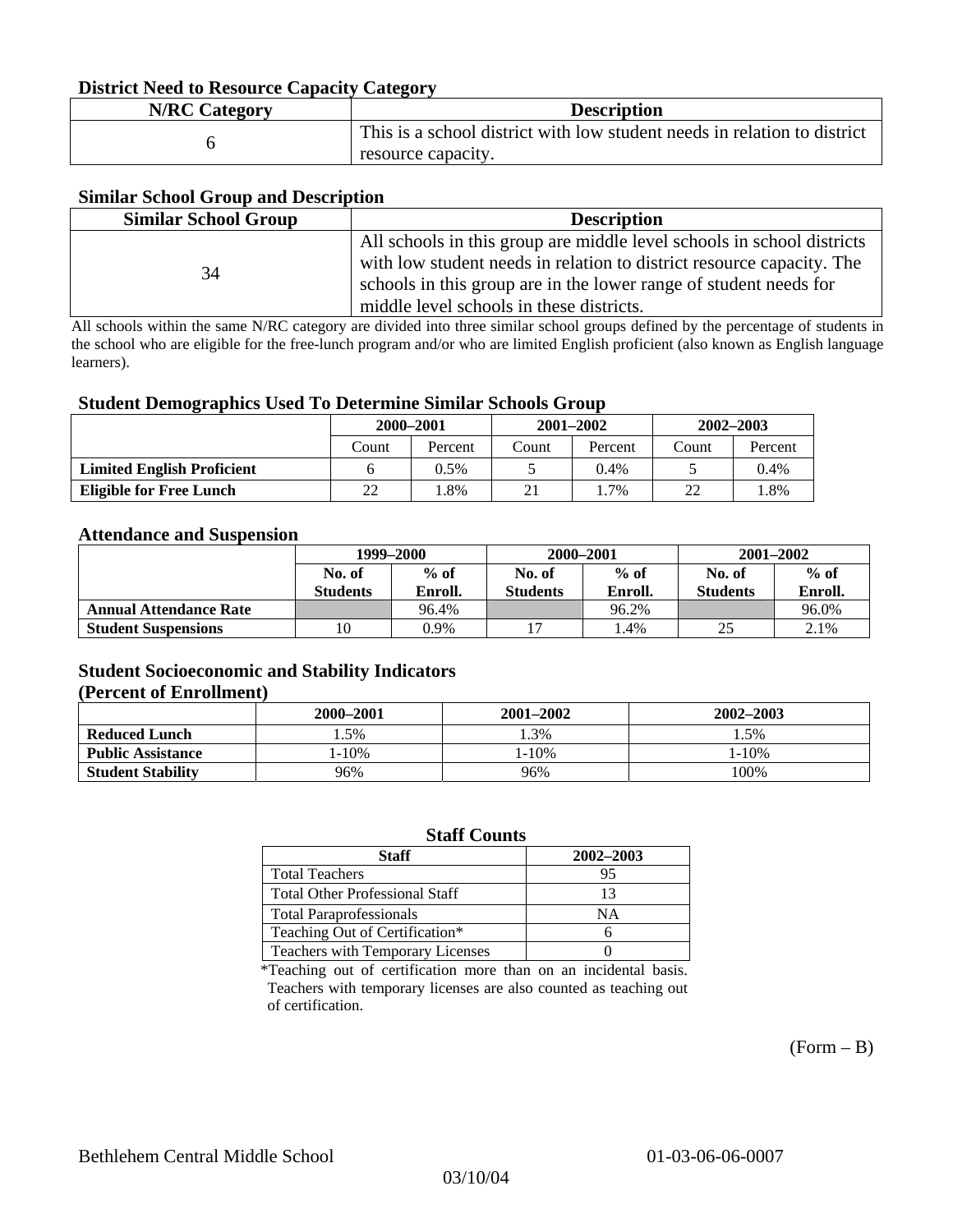# **Career Development and Occupational Studies (CDOS)**

# **Percentage of Students Documenting Self- and Career-Awareness Information and Career Exploration Activities, K–3**

| <b>Grades</b> | 2000-01 | $2001 - 02$ | $2002 - 03$ |
|---------------|---------|-------------|-------------|
| K–1           |         | $0\%$       | $0\%$       |
|               |         | $0\%$       | $0\%$       |

# **Students Developing a Career Plan, 4–12**

| <b>Grades</b> |                                      | $2000 - 01$ | $2001 - 02$ | $2002 - 03$ |
|---------------|--------------------------------------|-------------|-------------|-------------|
|               | Number of General-Education Students |             | 0           | $\theta$    |
| $4 - 5$       | Number of Students with Disabilities |             | $\theta$    | $\Omega$    |
|               | Number of All Students               |             | $\Omega$    | $\Omega$    |
|               | Percent of Enrollment                |             | 0%          | 0%          |
|               | Number of General-Education Students |             | 0           | 0           |
| $6 - 8$       | Number of Students with Disabilities |             | $\Omega$    | $\Omega$    |
|               | Number of All Students               |             | $\Omega$    | $\Omega$    |
|               | Percent of Enrollment                |             | 0%          | 0%          |
|               | Number of General-Education Students |             | 0           | $\Omega$    |
| $9 - 12$      | Number of Students with Disabilities |             | 0           | $\Omega$    |
|               | Number of All Students               |             | $\theta$    | $\Omega$    |
|               | Percent of Enrollment                |             | $0\%$       | 0%          |

# **Second Language Proficiency Examinations**

# **General-Education Students**

| <b>Test</b> | 2000-2001         |           |            | 2001-2002 | 2002-2003         |           |
|-------------|-------------------|-----------|------------|-----------|-------------------|-----------|
|             | <b>No. Tested</b> | % Passing | No. Tested | % Passing | <b>No. Tested</b> | % Passing |
| French      |                   | 0%        |            | $0\%$     | 102               | 100%      |
| German      |                   | 0%        |            | $0\%$     |                   | 0%        |
| Italian     |                   | 0%        |            | 0%        |                   | 0%        |
| Latin       |                   | 0%        |            | 0%        |                   | 0%        |
| Spanish     |                   | 0%        |            | 0%        | 236               | 100%      |

### **Students with Disabilities**

| <b>Test</b> | 2000-2001         |           |            | 2001-2002 | 2002-2003         |           |  |
|-------------|-------------------|-----------|------------|-----------|-------------------|-----------|--|
|             | <b>No. Tested</b> | % Passing | No. Tested | % Passing | <b>No. Tested</b> | % Passing |  |
| French      |                   | 0%        |            | 0%        |                   | 0%        |  |
| German      |                   | 0%        |            | $0\%$     |                   | 0%        |  |
| Italian     |                   | 0%        |            | $0\%$     |                   | 0%        |  |
| Latin       |                   | 0%        |            | 0%        |                   | 0%        |  |
| Spanish     |                   | 0%        |            | 0%        |                   | 0%        |  |

(Form-D)